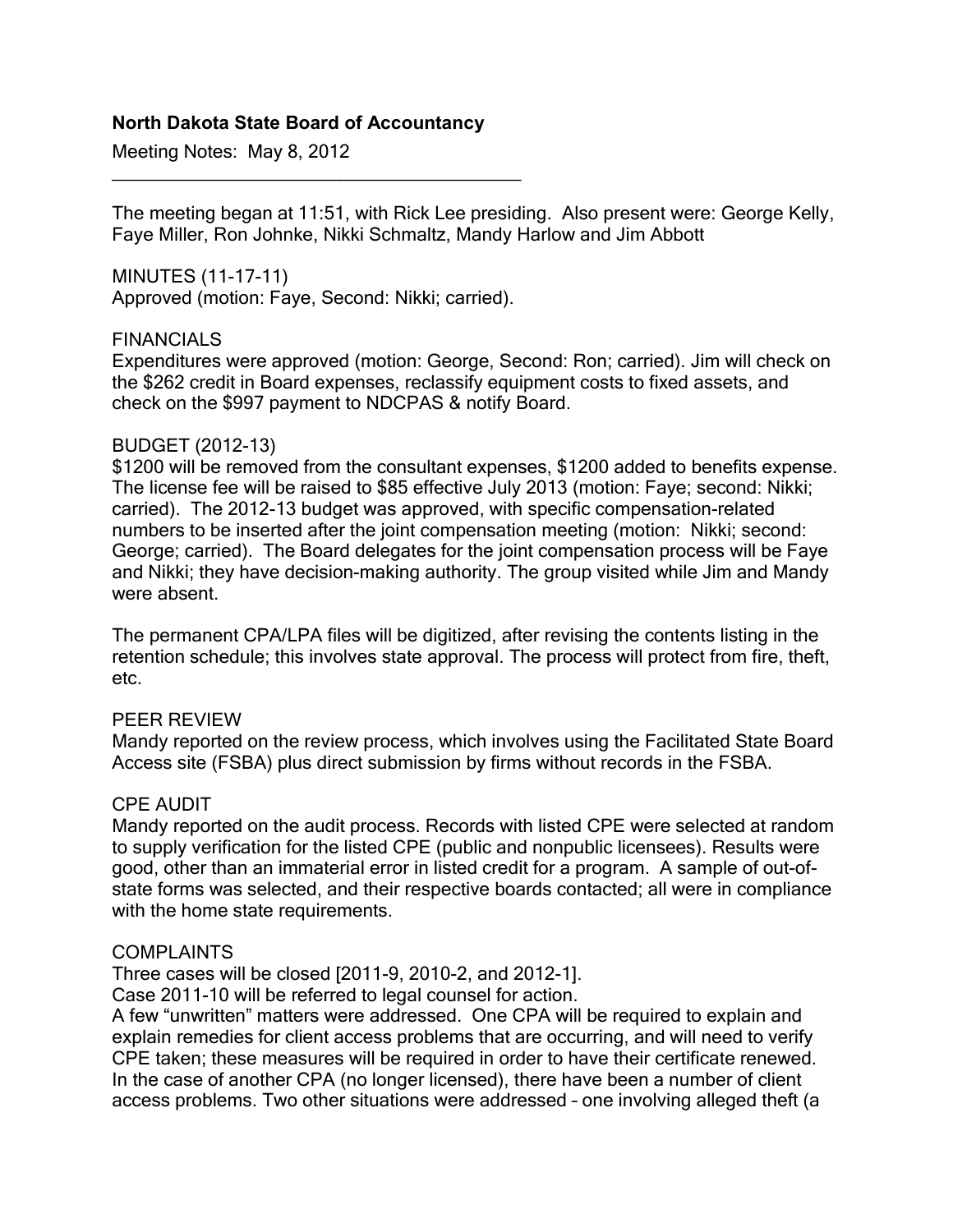pending judgment will be monitored); the second involving legal actions against the CPA.

NEXT MEETING: July 27 @ 11:30 am, at the Grand Forks office of Brady Martz.

# APPLICATIONS

There was no objection to reinstating four licensees [Mark Jones, Wayne Bradley, Jamie Stair, and Eric Spilde]; all are compliant with CPE obligations. An exam candidate desired an extension of time credit for a passed part, in light of having less notice time than is presently the norm; the extension will not be granted. An applicant has various credits earned in a paralegal rubric that could perhaps be considered business credits; guidance will be sought from Dr. Harold Wilde.

# AG COUNTRY MATTERS

We will clarify the peer review obligation, and issue a response through legal counsel (also asking about removing sentence 2 of the draft). The Appendix material will be provided to legal counsel, plus the ad placed by an affiliate. There was mention of contacting NASBA legal counsel.

It is not considered a regulation violation to sign the certification inquired about by AgCountry.

# 1099 PROCEDURE

In the future, we will include only the stipend; not reimbursed expenses.

# NATIONAL LEGISLATIVE ADVOCACY

NASBA had sought our involvement with a national legislative matter; the matter was raised as a possible policy issue. We will forward such messages to Board members who are free to respond under their own auspices.

Various PCAOB and other documents were available for review. The question was raised about reviewing the ND-based firm reports (which are open to public inspection on the PCAOB site).

Adjourn: approx. 3:30 pm

Secretary Date

\_\_\_\_\_\_\_\_\_\_\_\_\_\_\_\_\_\_\_\_\_\_\_ \_\_\_\_\_\_\_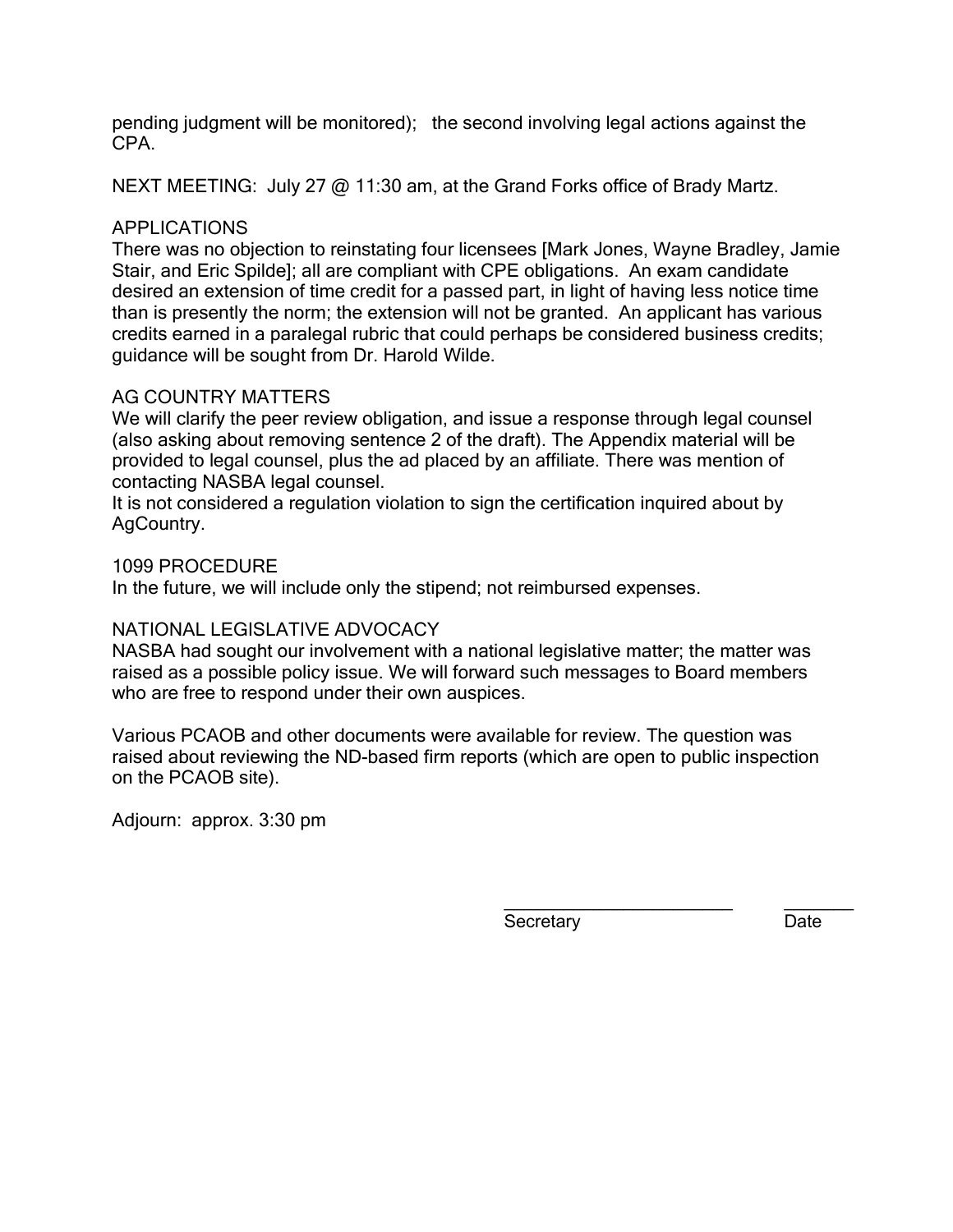# North Dakota State Board of Accountancy July 27, 2012 Meeting Notes

\_\_\_\_\_\_\_\_\_\_\_\_\_\_\_\_\_\_\_\_\_\_\_\_\_\_\_\_\_\_\_\_\_

The meeting began at 11:58. Participants were George Kelley, Ron Johnke, Faye Miller (by phone), Rick Lee, Nikki Schmaltz, Jim Abbott, Mandy Harlow.

**OFFICER SELECTION.** Nikki Schmaltz was selected as president [Motion: Rick; 2<sup>nd</sup>: George; carried].

George Kelly will serve as Secretary-Treasurer. Nikki expressed thanks to Rick for his service.

**MAY 2012 MINUTES.** Approved as presented [Motion: George; Second: Rick; carried].

**FINANCIAL MATTERS**. Jim shared comments on the financial statements. He will check on - 252.44 balance in Fed. Tax due and notify the group. Disbursements 14166 to 14247 were approved [Motion: Rick; Ron 2<sup>nd</sup>; carried]. Ron commented on his financial oversight duties.

Comments were made re the Society//Board sessions; minutes were passed out. The group discussed a staff member's medical leave situation. Paid time will be used up by mid-August. Health insurance will continue for the time being, but we will check on our obligations / authority. Disability insurance is in place for staff. It was agreed that vacation and sick leave will not accrue when payroll ends, unless mandated. Mention was made of Society consideration of the payroll entity.

A five-year pricing proposal had been received from Drees Riskey Vallager, for the annual audit. Staff was authorized to contract each year with the firm [Motion: Ron; 2<sup>nd</sup>: George; carried].

**NASBA REGIONAL MEETING.** Comments were shared, including that NASBA is offering foreign education evaluation services, outcome-based CPE, and board liability. A legal counsel memo was shared indicating that the board is about as well protected as it can be.

**SPECIAL APPLICATION SITUATIONS.** Randy Hauk will be reinstated; one year's license fee will be required (not two). We will require formal evaluation of foreign education for all applicants. If any situations arise like the two special UND cases, they will come to the full Board for consideration. An applicant was addressed who had some past legal action; the applicant will be allowed to proceed.

**GOVERNOR MEETING.** Faye will contact Gordy Smith and Pam Sharp about the idea of holding another meeting as was done last Fall. She will work with Jim on the meeting.

**CPA OBLIGATIONS UNDER SSARS.** AgCountry wishes to have an official statement re CPAs obligations when involved with their financial statements; they raised the potential of taking the matter to Court. We will arrange a meeting with AICPA to discuss the situation. Jim and Ron will participate. Jim will share background information with AICPA, and check if public notice procedures apply to such a meeting.

**NEXT MEETING:** Aug 24<sup>th</sup>. 9:00am, by conference call

The CPA / LPA files are designated permanent; there was no proposal to change. The plan is to purge some material and scan the remainder. Jim and Mandy will review contents to be retained.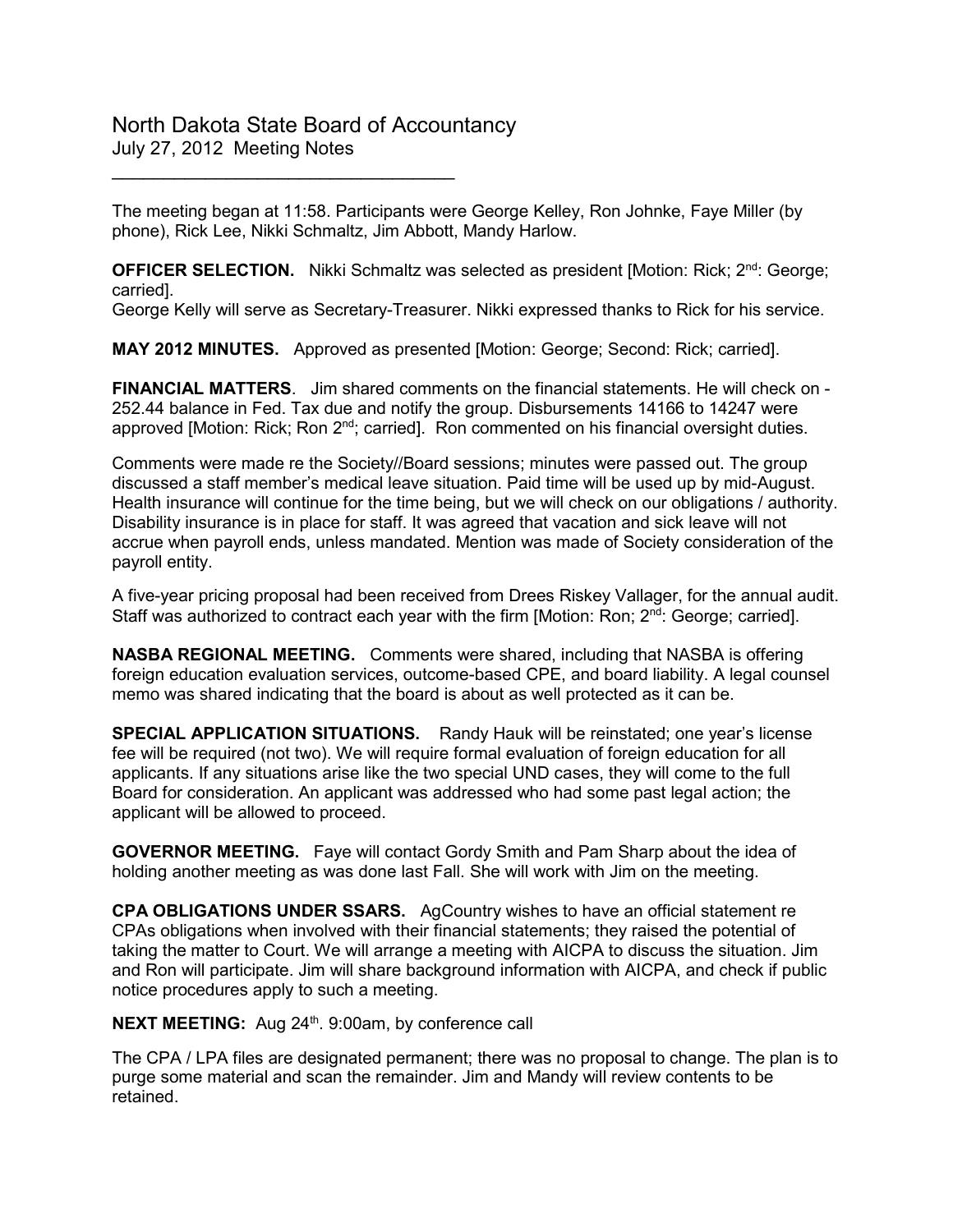**COMPLAINTS.** There was no objection to closing file 2011-10. File 2012-2 will be followed up soon, to obtain a signed agreement letter and a date for web changes. The website will be examined in about 3 months. The database will be checked to ensure the CPA involved is coded for compilations, so peer review will be expected. An email had been circulated to the Board, re. Case 2011-1. A copy will be sent to Rick. Jim thought he had forwarded the matter to legal counsel.

**P.R. EXTENSION.** There was no objection to moving the J. Klein due date to Dec. 2013 (medical reasons).

Adjourned at 1:51 [Motion: George; 2<sup>nd</sup>: Rick; carried].

\_\_\_\_\_\_\_\_\_\_\_\_ Secretary-Treasurer **Date** Date

\_\_\_\_\_\_\_\_\_\_\_\_\_\_\_\_\_\_\_\_\_\_\_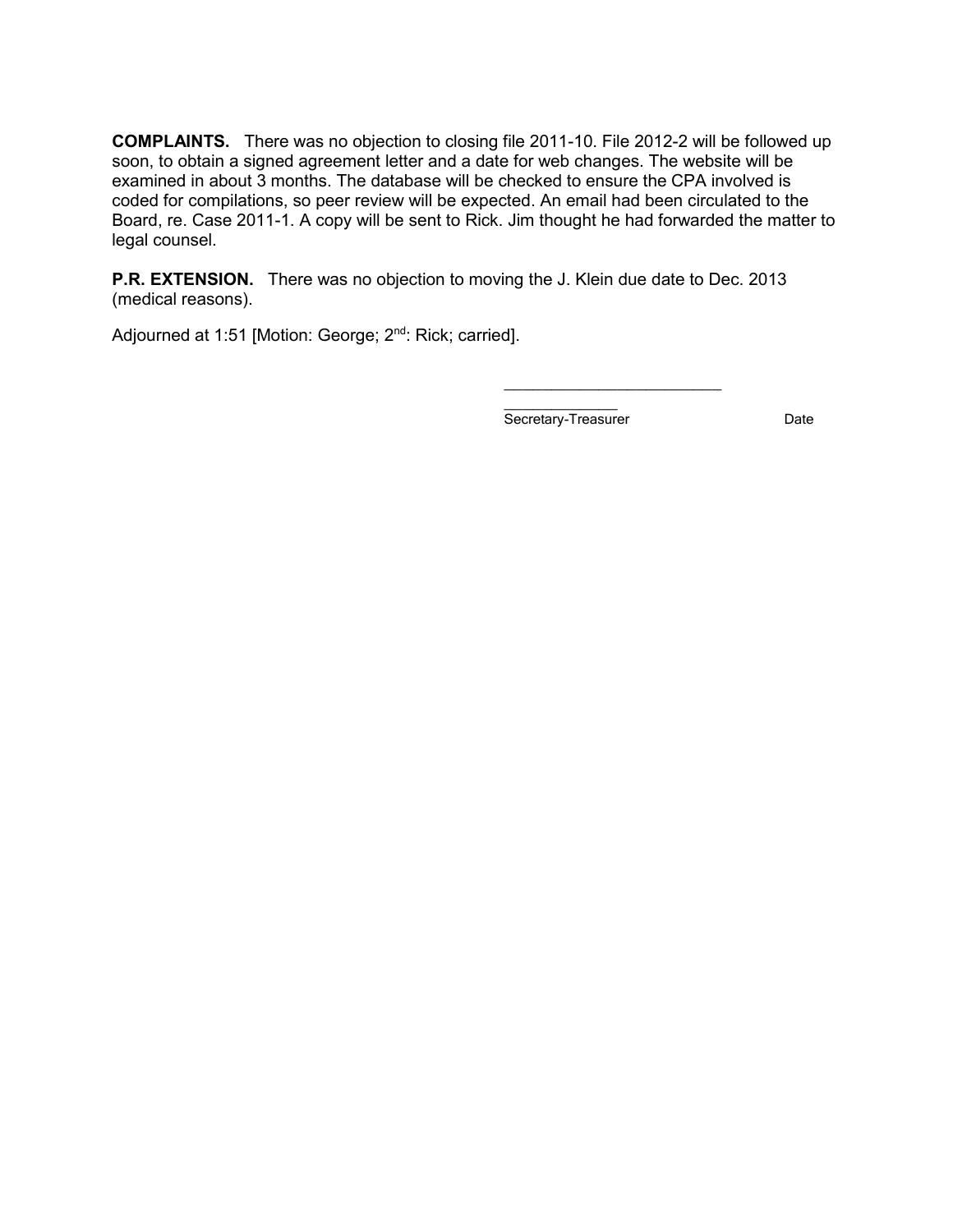\_\_\_\_\_\_\_\_\_\_\_\_\_\_\_\_\_\_\_\_\_\_\_\_\_\_\_\_\_\_\_\_\_\_\_\_\_\_\_\_\_\_\_\_

The conference call meeting began at 9:04.

Participants were George Kelly, Ron Johnke, Faye Miller, Rick Lee, Nikki Schmaltz and Jim Abbott.

# **MINUTES (July 27, 2012)**

Approved [Motion: Rick; 2<sup>nd</sup>: George; carried].

# **GOVERNOR MEETING**

Faye recommended that instead of trying to meet with the Governor, we send a letter and consider a 2013 meeting. Jim will prepare a letter for Nikki's signature.

# **AgCOUNTRY CONCERNS**

Ron and Jim had met with AICPA staff members about the matter; there is a current exposure draft directly related. We will await the outcome of the standards exposure draft [Motion: Ron; 2<sup>nd</sup>: Faye; carried].

NASBA could weigh in on the issue. We will ask legal counsel to formally notify AgCountry that we are awaiting the standard setting process, and will delay a formal response until we know its outcome. Jim will forward a copy of legal counsel's letter to the Board.

### **COMPLAINTS**

There had been additional correspondence re. Case 2011-1. We will ask legal counsel to again correspond with the complainant indicating there will not be further Board action, and to address the "settlement" reference we had made earlier.

#### **OTHER BUSINESS**

A negative balance in the payroll tax account has been corrected (a penalty reclassified to miscellaneous).

Jim will be visiting with the bookkeeper on the matter, and how to avoid a future issue. He will also have all IRS notices come directly to him. An appeal will be sent to the IRS, if not already done earlier.

Jim updated the group about a staff member on medical leave. He will contact the disability insurance carrier about the impact of part time work. Nikki said to wish her the best.

Discussion re. the NASBA Annual Meeting (Oct. 28-31) and International Forum (Nov. 1, 2).

**MEETING DATE**: Nov. 9, 2012, 12 pm, at the office of Brady Martz, Grand Forks.

**ADJOURNED:** at 9:50 am [Motion: George; 2<sup>nd</sup>: Rick; carried].

\_\_\_\_\_\_\_\_\_\_\_\_ Secretary-Treasurer **Date** 

\_\_\_\_\_\_\_\_\_\_\_\_\_\_\_\_\_\_\_\_\_\_\_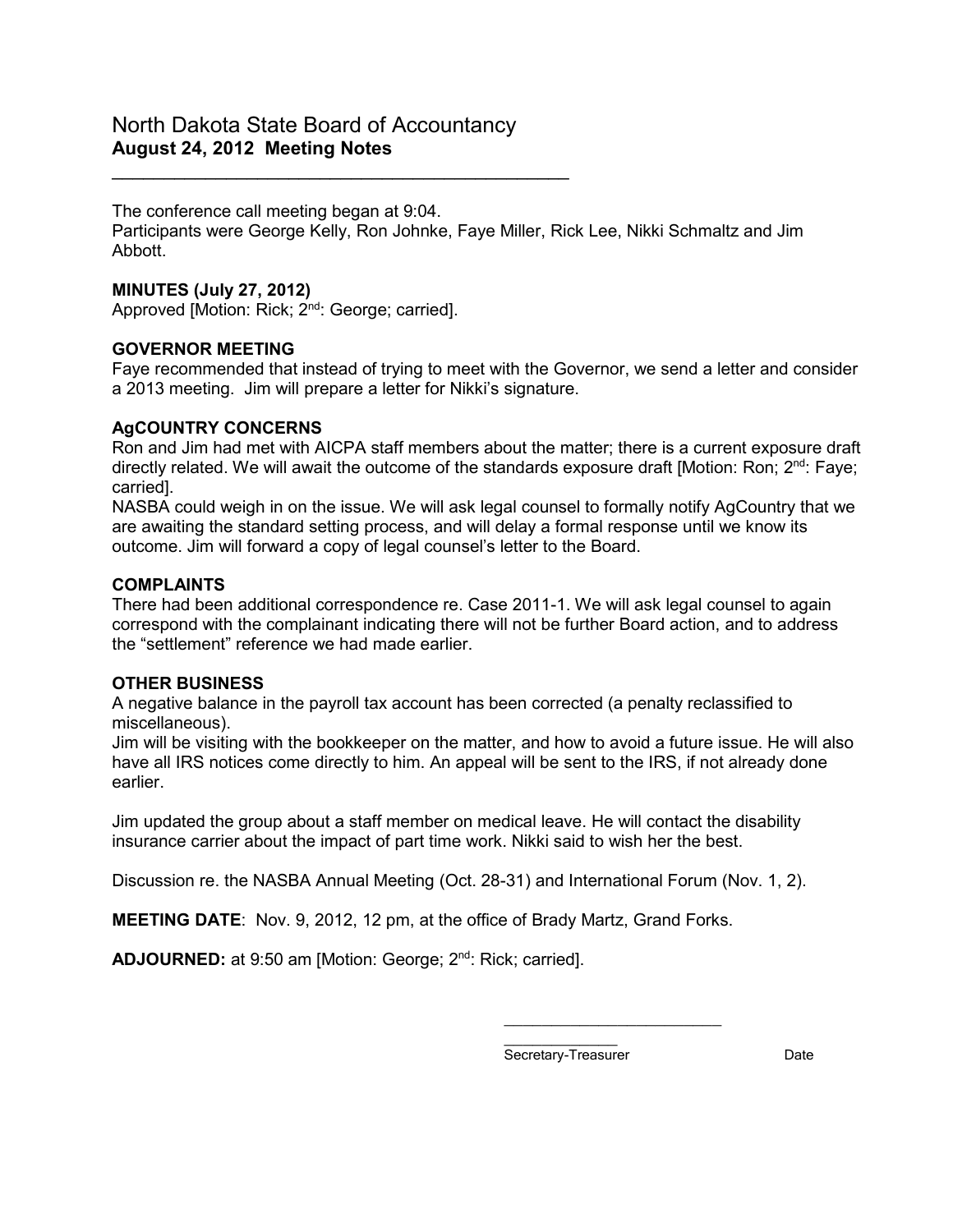North Dakota State Board of Accountancy Meeting Notes: Nov. 16, 2012

\_\_\_\_\_\_\_\_\_\_\_\_\_\_\_\_\_\_\_\_\_\_\_\_\_\_\_\_\_\_\_\_\_\_\_\_\_\_\_\_\_\_\_\_\_\_

Participants: Nikki Schmaltz, Rick Lee, Ron Johnke, Mandy Harlow, Jim Abbott, [by phone: George Kelly & Faye Miller]. The meeting began at 12:03

MINUTES (August 24, 2012): Approved [motion: George; 2<sup>nd</sup>: Rick; carried].

### FINANCIALS

The vacation and sick time payable account will be adjusted in January. The Oct. 31 financial statements and disbursements 14248 to 14369 were approved [motion: Ron; 2nd: Rick; carried].

The June 30, 2012 audit was accepted [motion: Rick; 2<sup>nd</sup>: Ron; carried]. It was suggested the IRS be contacted prior to payment, if a penalty should ever be levied.

REMODELING: Jim reviewed the project; it was approved [Motion: Ron; 2<sup>nd</sup>: George; carried].

### NASBA ANNUAL MEETING

Jim gave a brief report on the new Framework for smaller entities. George, Nikki and Faye shared comments about the NASBA meeting. IFRS appears to be a long term venture, and there are differences among those countries that have adopted the standards.

Jim reviewed the proposal to consider financial statement preparation as a bookkeeping service, and the possibility of expanding the "attest" definition. There is some concern among the Board. No legislative action will be pursued.

#### NASBA FOCUS QUESTIONS

Jim had prepared responses to the November Focus Questions. Changes will be made in Q6 (to suggest reconsidering amounts charged for dues and conferences), and Q1 (adding "no" for part b). The NASBA board asserted a preference to limit committee chair roles to NASBA directors.

#### REINSTATEMENTS

Eight reinstatements were approved -- Mark Jones, Sarah Gustafson, Debra Brown, Sherri Cooke, Robert Reimers, Kathryn Kratoska, Mary Loftsgard, and George Unruh [motion: Rick; 2<sup>nd</sup>: Ron; carried]. The group was OK with not charging a reinstatement fee when a retired person reactivates.

A request for added examination time was approved [motion: Ron; 2<sup>nd</sup>: George; carried]. An application was deferred, involving academic credit for education within a foreign chartered accountant program. The application will be forwarded to NASBA for equivalency review (upon applicant approval and submission of documents); there was no objection to paying the related fee.